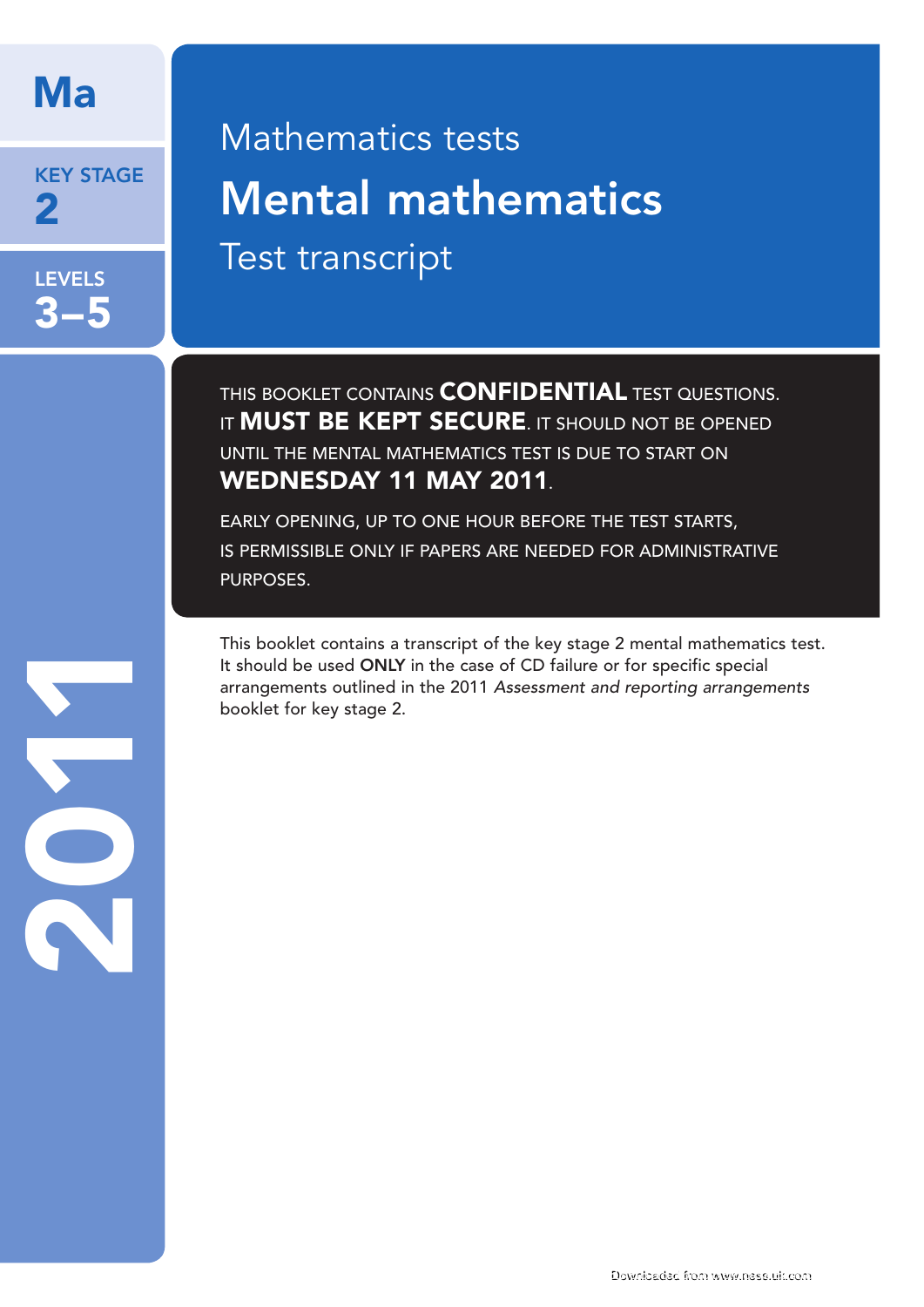# **Notes for use of transcript**

# **Instructions**

#### **In the event of CD failure, the test administrator should follow the instructions on pages 2 and 5.**

- 1. Pupils should have only pens or pencils. They should not have rubbers, rulers, calculators or any mathematical equipment. Access to paper for working out answers is **not allowed**.
- 2. Ensure that each pupil has an answer sheet. Tell the pupils to write their name, school and DfE number in the box at the top of the answer sheet.
- 3. Ensure the pupils understand that:
	- they must complete the test on their own without copying or discussing questions with other pupils
	- $\blacksquare$  they will be told how long they have to answer each question and that the time given will increase from 5, to 10, to 15 seconds as the test progresses through the three sections
	- **for some of the questions, the information they will need is included in or beside the answer box**  on the pupil answer sheet
	- they are not allowed to use a calculator or any other mathematical equipment
	- $\blacksquare$  if they want to change their answer, they should put a cross through their first answer. They are not allowed to rub out any answers
	- $\blacksquare$  they should answer as many questions as they can. If they find a question too difficult, they should put a cross in the answer box and wait for the next question
	- $\blacksquare$  they should not write in the white boxes in the blue margins
	- they will not be allowed to ask any questions once the test has started.
- 4. The test administrator must have access to a clock or watch that measures accurately in seconds.

#### **Instructions continued on page 5**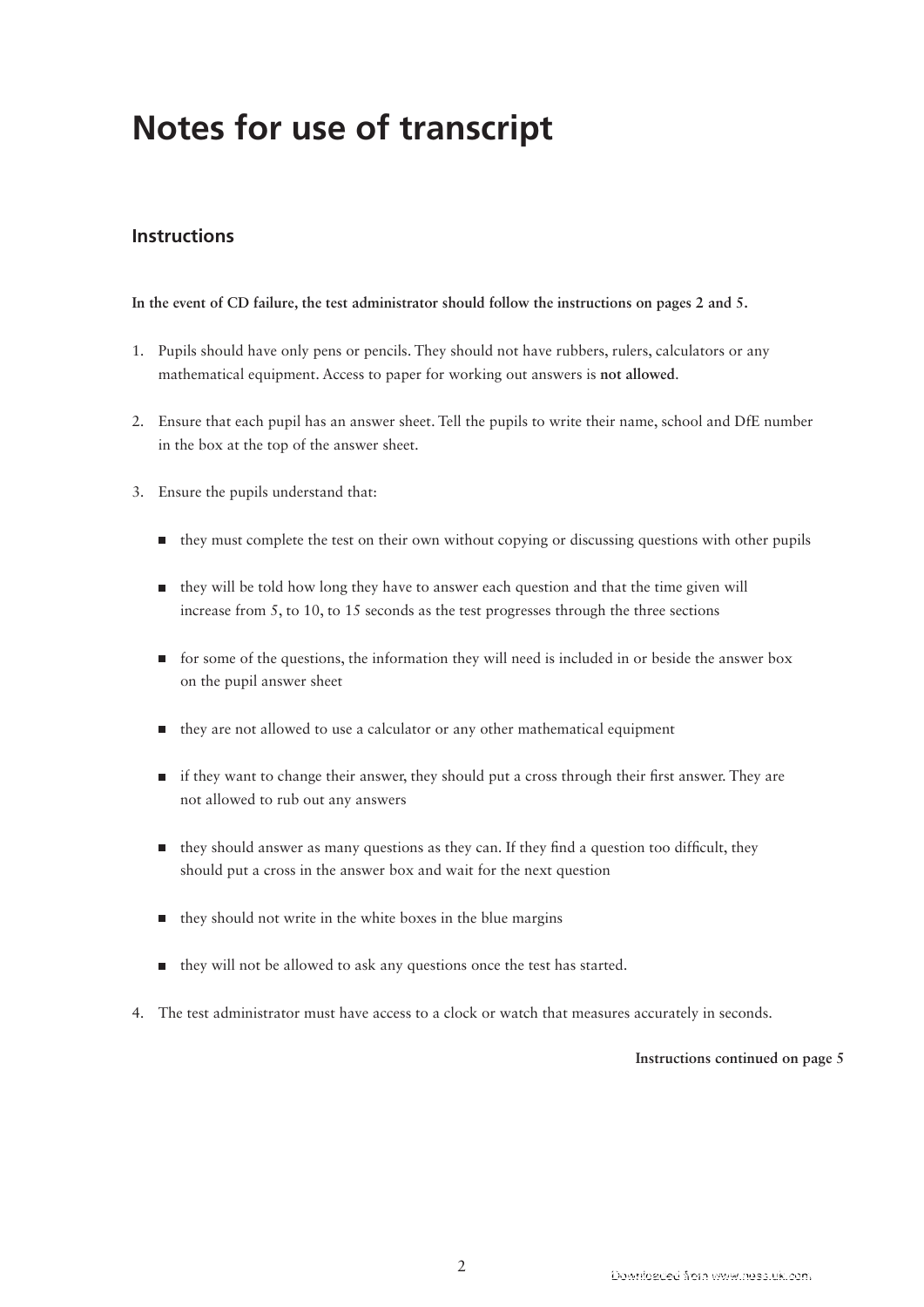# **Test questions**

*'Now we are ready to start the test.* 

*For this group of questions, you will have 5 seconds to work out each answer and write it down.'*

|   | The questions                                                 |
|---|---------------------------------------------------------------|
|   | Write in figures six thousand two hundred and four.           |
|   | Multiply seven by four.                                       |
| 3 | What is half of eight thousand five hundred?                  |
| 4 | Subtract two point five from ten.                             |
|   | How many millimetres are there in six and a half centimetres? |

## *'For the next group of questions, you will have 10 seconds to work out each answer and write it down.'*

| 6               | What is four pounds sixty-four rounded to the nearest pound?                                                                     |
|-----------------|----------------------------------------------------------------------------------------------------------------------------------|
| 7               | Add together eighty-five and ninety-five.                                                                                        |
| 8               | How many minutes are there in one and a quarter hours?                                                                           |
| 9               | What is the remainder when you divide forty-eight by five?                                                                       |
| 10 <sup>°</sup> | What is double zero point six five?                                                                                              |
| 11              | What is fifty-two multiplied by eight?                                                                                           |
| 12 <sup>1</sup> | Look at the row of five numbers on your answer sheet.<br>Put a ring around the number that is a factor of both sixty and ninety. |
| 13              | What is the difference between eight hundred and one hundred and seventy-nine?                                                   |
| 14              | What is twenty percent of one thousand?                                                                                          |
| 15              | Look at your answer sheet.<br>When k is equal to ten and n is equal to eleven, what does three k plus n equal?                   |

## *'For the next group of questions, you will have 15 seconds to work out each answer and write it down.'*

| 16 <sup>1</sup> | Two cereal bars cost fifty-five pence altogether.<br>How much will it cost to buy four cereal bars?    |
|-----------------|--------------------------------------------------------------------------------------------------------|
| 17 I            | Each side of a square is four and a half centimetres long.<br>What is the perimeter of the square?     |
| 18              | Write the number between one hundred and ten and one hundred and twenty<br>whose digits add up to six. |
| 19              | What is three-eighths of fifty-six?                                                                    |
| 20              | What is one minus zero point zero zero one?                                                            |

## *'Now put down your pen or pencil. The test is finished.'*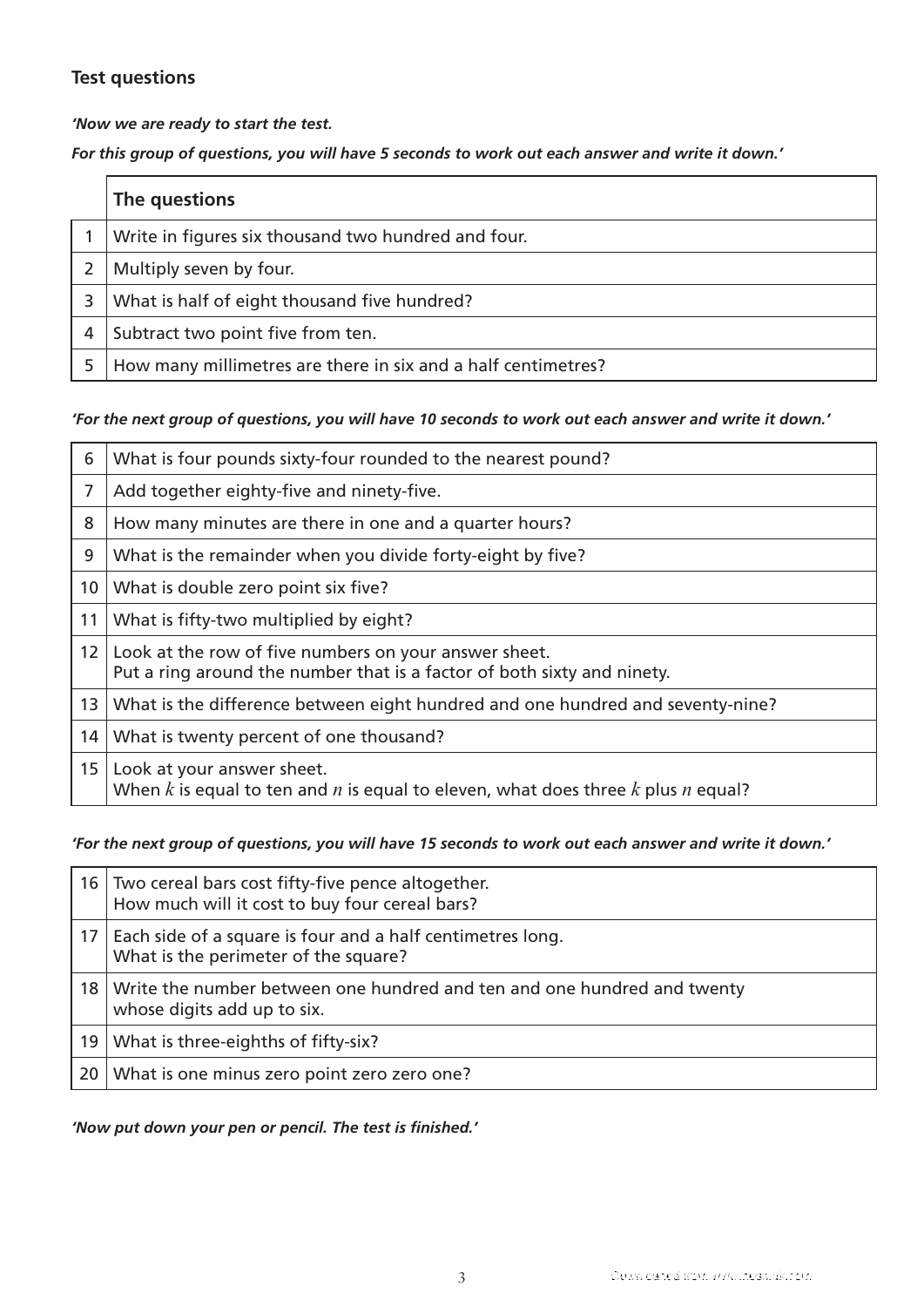